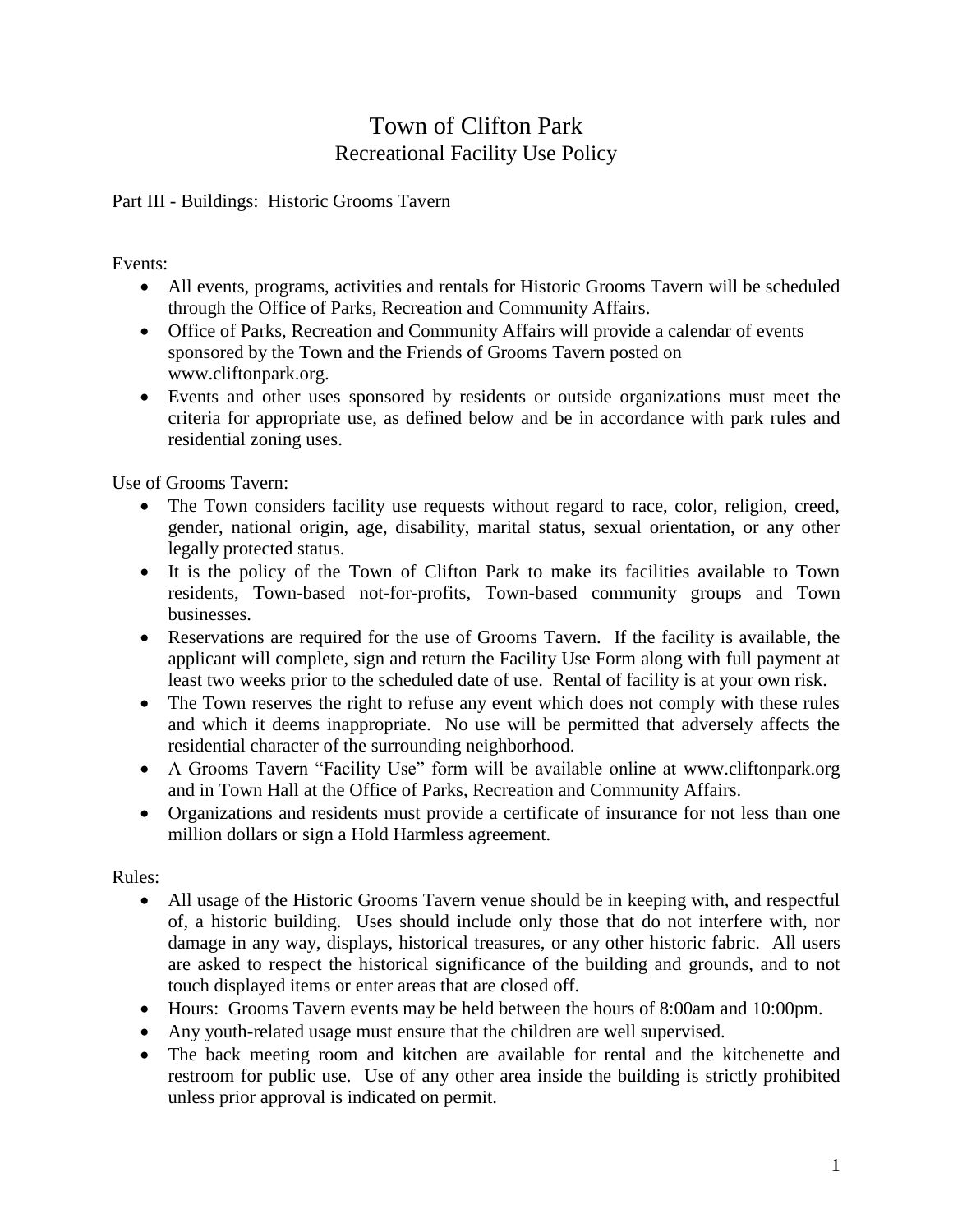- Alcohol will not be permitted on site, unless previously approved through resolution by the Town Board.
- Kitchenette: Kitchenette use must be approved prior to event. Please see trash and damage policies below.
- Projector and Screen: Projector and Screen use must be approved prior to event.
- Sound System: Sound System use must be approved prior to event.
- Smoking in any part of the building, including the front and side porch, is not permitted.
- Animals are not allowed on the property with the exception of a service animal. A service animal is defined as an animal which provides assistance, service, or support to a person with disabilities and which is needed as a reasonable accommodation to such individual with disabilities (for example, a dog guiding an individual with impaired vision or alerting an individual with impaired hearing).
- Alterations to facility property or equipment are not allowed.
- Key should be picked up at the Town Hall the day before or day of event and returned the day after.
- Facility must be left in the same condition as it is found. All users must fill out the pre and post inspection form located on the back of their permit which must be turned in to the Office of Parks, Recreation and Community Affairs upon return of the building key.
- The Town has a carry in/carry out policy on trash. \*See social events below.

## Permitted Uses:

Appropriate use for the rental of Grooms Tavern must fall under one of the following. The examples that are listed for each category are not intended to be exclusive:

- Educational: Lectures, classes open to the public
- Exhibits: Historic/cultural presentations, including arts and cultural demonstrations (i.e., photographic exhibits, musical presentations)
- Community: Meetings/gatherings of community groups, organizations and associations
- Social: Meetings/gatherings for small groups and events

All facility use will be approved by the Office of Parks, Recreation and Community Affairs.

Indemnity:

• The Town reserves the right to require permittee to indemnify and hold Town harmless against liability arising out of such uses, and to demonstrate insurance protection for that purpose, under appropriate circumstances in the Town's sole discretion.

Use Fee Schedule:

- Approval for the rental of Grooms Tavern shall be given to Town residents, Town-based not-for-profits, Town-based community groups and Town businesses.
- Groups and organizations shall be required to furnish a deposit of \$100.00 at the time of reservation. Additional charges may be imposed for extra cleaning, security or other special preparations.
- All users must meet one of the four criteria for "Permitted Uses" set forth above, with final approval made by Office of Parks, Recreation & Community Affairs.